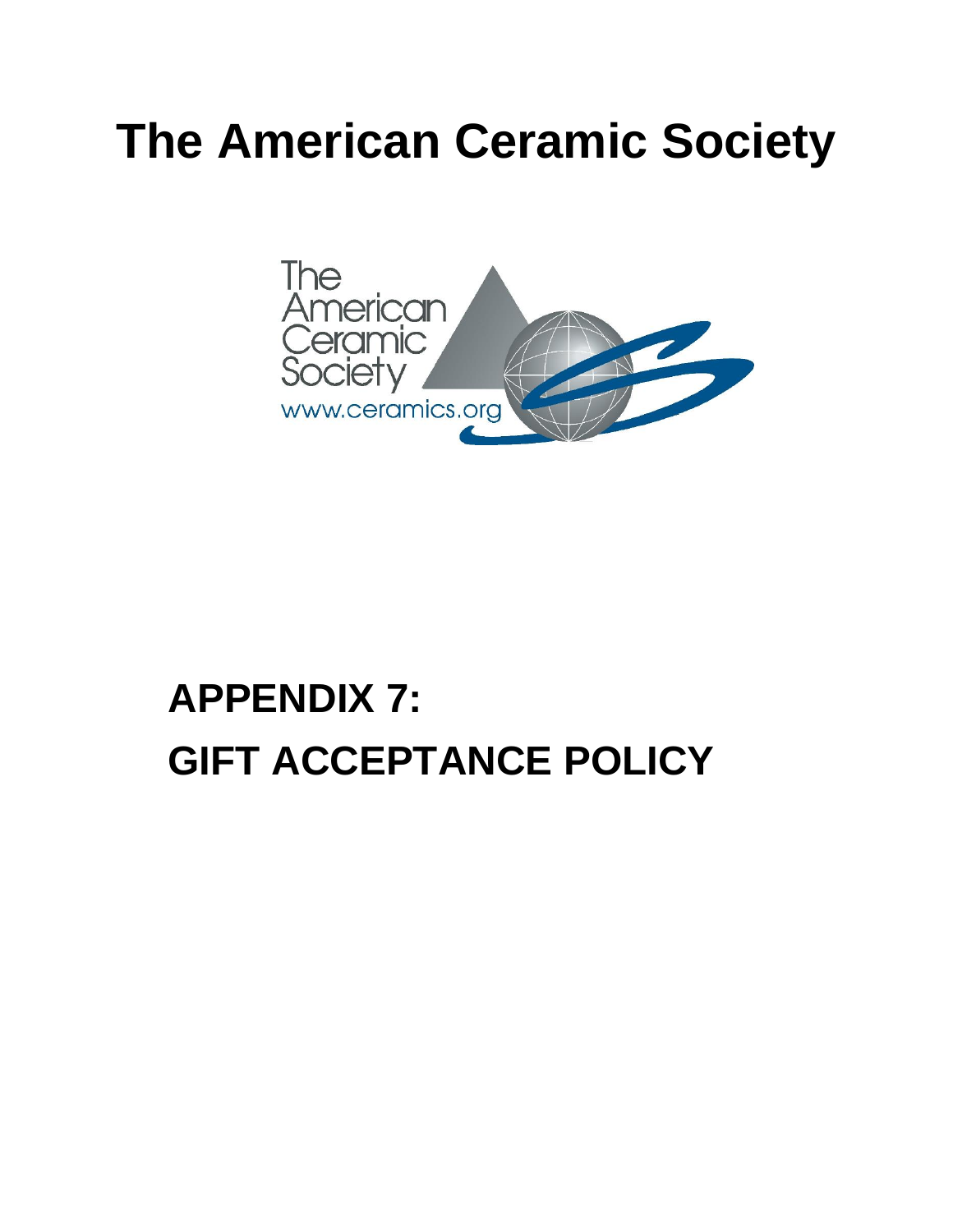### **The American Ceramic Society**

### **Gift Acceptance Policy**

The American Ceramic Society (ACerS) solicits and accepts gifts for purposes that will help further and fulfill its mission.

The mission of ACerS is to advance the study, understanding, and use of ceramics and related materials, for the benefit of our members and society.

The ACerS' Board od Directors have a fiduciary responsibility to assure that ACerS' assets are used efficiently and protected from potential liabilities and diversion to purposes other than those that further the mission of ACerS. The following policies and guidelines govern acceptance of gifts made to ACerS for the benefit of any of its operations, programs, or services.

### **USE OF LEGAL COUNSEL**

ACerS urges all prospective donors to seek the assistance of personal legal and financial advisors in matters relating to their gifts, including the resulting tax and estate planning consequences.

ACerS will seek the advice of legal counsel in matters relating to acceptance of gifts when appropriate. Review by counsel is recommended for:

- Gifts of securities that are subject to restrictions or buy-sell agreements
- Documents naming ACerS as trustee or requiring ACerS to act in any fiduciary capacity
- Gifts requiring ACerS to assume financial or other obligations
- Transactions with potential conflicts of interest
- Gifts of property which may be subject to environmental or other regulatory restrictions

### **RESTRICTIONS ON GIFTS**

ACerS will not accept gifts that

- a. would result in ACerS violating its corporate charter,
- b. would result in ACerS losing its status as a not-for-profit organization,
- c. are too difficult or too expensive to administer in relation to their value,
- d. would result in any unacceptable consequences for ACerS, or
- e. are for purposes outside ACerS' mission.

Decisions on the restrictive nature of a gift, and its acceptance or refusal, shall be made by the Executive Committee of the Board of Directors, in consultation with the Executive Director of the Society.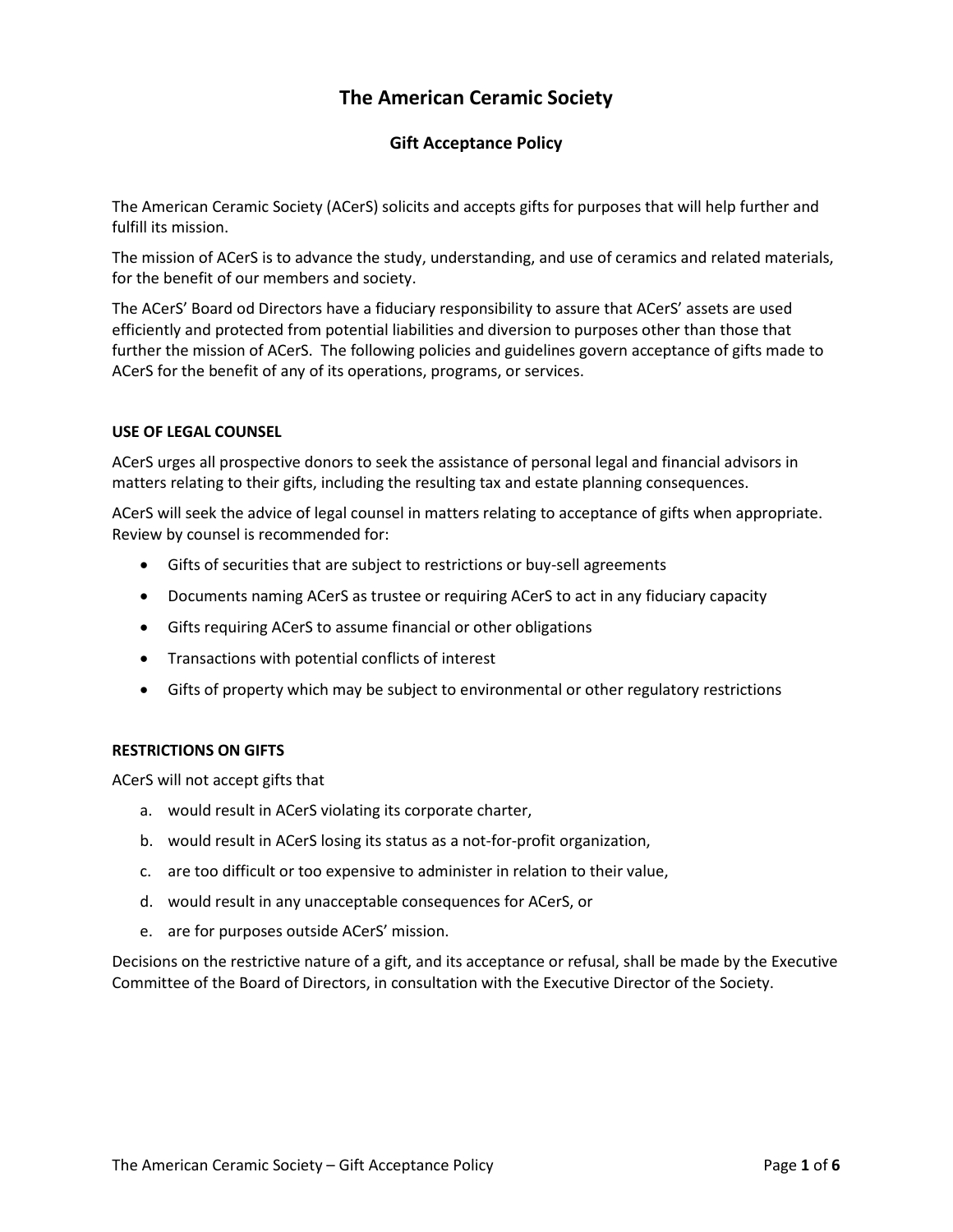### **GIFTS GENERALLY ACCEPTED WITHOUT REVIEW**

### **Cash**

Cash gifts are acceptable in any form, including by check, money order, credit card, or on-line.

### **Marketable Securities**

Marketable securities may be transferred electronically to an account maintained at one or more brokerage firms or delivered physically with the transferor's endorsement or signed stock power (with appropriate signature guarantees) attached. All marketable securities will be sold promptly upon receipt unless otherwise directed by The American Ceramic Society's Finance Committee. In some cases marketable securities may be restricted, for example, by applicable securities laws or the terms of the proposed gift. In such instances, the decision whether to accept the restricted securities shall be made by the ACerS Executive Committee in consultation with the Executive Director of ACerS.

### **Bequests and Beneficiary Designations under Revocable Trusts, Life Insurance Policies, Commercial Annuities and Retirement Plans**

Donors are encouraged to make bequests to ACerS under their wills, and to name ACerS as the beneficiary under trusts, life insurance policies, commercial annuities and retirement plans.

### **Charitable Remainder Trusts**

ACerS will accept designation as a remainder beneficiary of charitable remainder trusts.

### **Charitable Lead Trusts**

ACerS will accept designation as an income beneficiary of charitable lead trusts.

### **GIFTS ACCEPTED SUBJECT TO PRIOR REVIEW**

Certain forms of gifts or donated properties may be subject to review prior to acceptance. Examples of gifts subject to prior review include, but are not limited to:

### **Tangible Personal Property**

ACerS Executive Committee shall review and determine whether to accept any gifts of tangible personal property in light of the following considerations: does the property further the organization's mission? Is the property marketable? Are there any unacceptable restrictions imposed on the property? Are there any carrying costs for the property for which the organization may be responsible? Is the title/provenance of the property clear?

### **Life Insurance**

ACerS will accept gifts of life insurance where ACerS is named as both beneficiary and irrevocable owner of the insurance policy. The donor must agree to pay, before due, any future premium payments owing on the policy.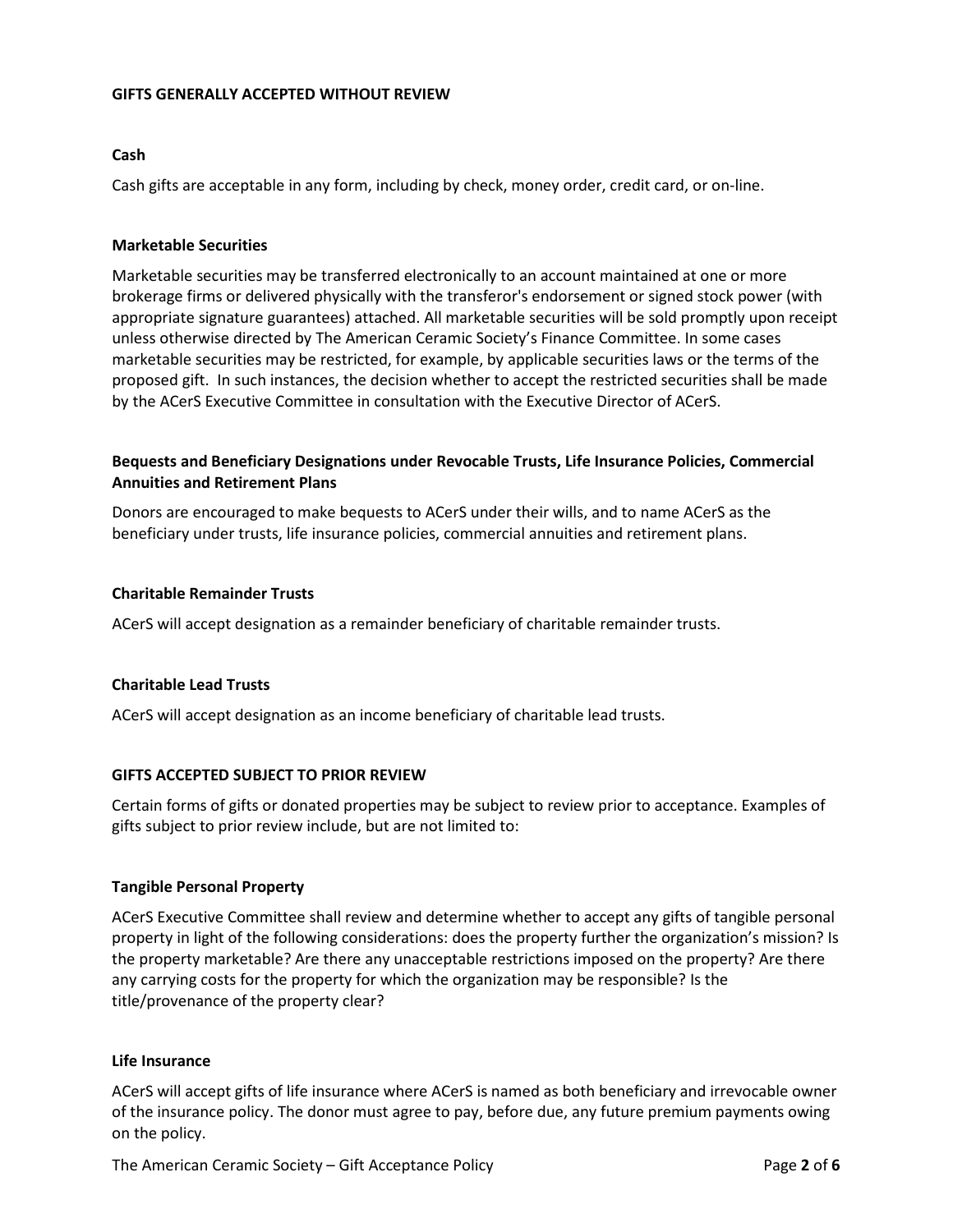### **Real Estate**

All gifts of real estate are subject to review by ACerS' Executive Committee. Prior to acceptance of any gift of real estate other than a personal residence, ACerS shall require an initial environmental review by a qualified environmental firm. In the event that the initial review reveals a potential problem, the organization may retain a qualified environmental firm to conduct an environmental audit. Criteria for acceptance of gifts of real estate include: Is the property useful for the Society's purposes? Is the property readily marketable? Are there covenants, conditions, restrictions, reservations, easements, encumbrances or other limitations associated with the property? Are there carrying costs (including insurance, property taxes, mortgages, notes, or the like) or maintenance expenses associated with the property? Does the environmental review or audit reflect that the property is damaged or otherwise requires remediation?

### **DONOR ACKNOWLEDGEMENT**

ACerS will provide acknowledgments to donors meeting IRS substantiation requirements for property received by the charity as a gift. However, except for gifts of cash and publicly traded securities, no value shall be ascribed to any receipt or other form of substantiation of a gift received by ACerS.

ACerS will respect the intent of the donor relating to gifts for restricted purposes and those relating to the desire to remain anonymous. With respect to anonymous gifts, ACerS will restrict information about the donor to only those staff members with a need to know.

ACerS will not compensate, whether through commissions, finders' fees, or other means, any third party for directing a gift or a donor to The American Ceramic Society.

### **ATTACHMENTS**

- A. AFP Donor Bill of Rights
- B. Model Standards of Practice for the Charitable Gift Planner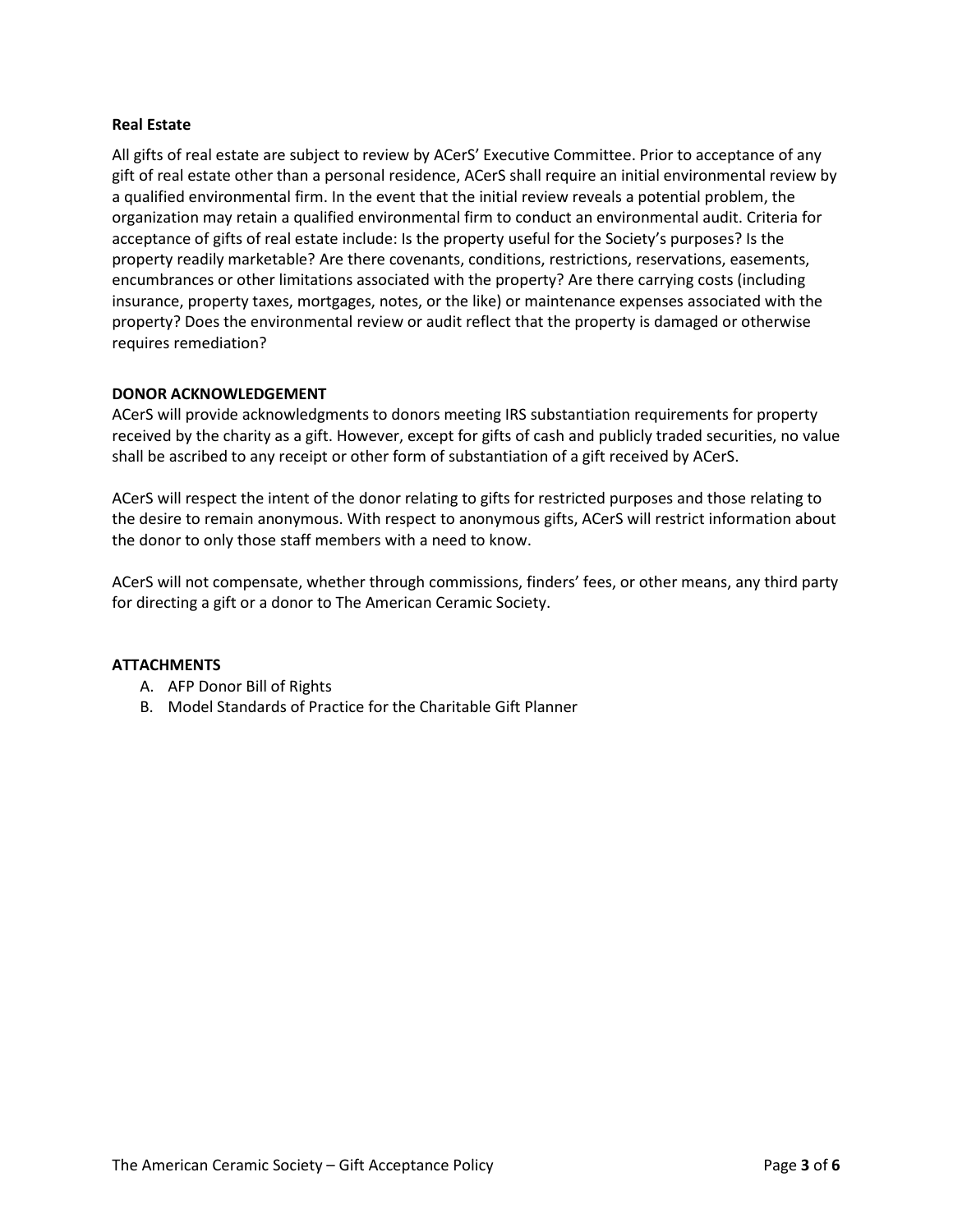## A DONOR BILL OF RIGHTS

### **DEVELOPED BY:**





**ASSOCIATION FOR HEALTHCARE** PHILANTHROPY. ople · Enriching Livi

Association for Healthcare

Philanthropy (AHP)



Council for Advancement and Support of Education (CASE)



Giving Institute: Leading Consultants to Non-Profits

**PHILANTHROPY** is based on voluntary action for the common good. It is a tradition of giving and sharing that is primary to the quality of life. To assure that philanthropy merits the respect and trust of the general public, and that donors and prospective donors can have full confidence in the not-for-profit organizations and causes they are asked to support, we declare that all donors have these rights:

To be informed of the organization's mission, of the way the organization intends to use donated resources, and of its capacity to use donations effectively for their intended purposes.

Ш

To be informed of the identity of those serving

on the organization's governing board, and to expect the board to exercise prudent judgment in its stewardship responsibilities.

ш

To have access to the organization's most recent financial statements.

To be assured their gifts will be used for

the purposes for which they were given.

To receive appropriate acknowledgement

and recognition.

To be assured that information about their donations is handled with respect and with confidentiality to the extent provided by law.

To expect that all relationships with individuals representing organizations of interest to the donor will be professional in nature.

To be informed whether those seeking donations are volunteers, employees of the organization or hired solicitors.

## $\mathbb{R}$

To have the opportunity for their names to be deleted from mailing lists that an organization may intend to share.

To feel free to ask questions when making a donation and to receive prompt, truthful and forthright answers.

ADOPTED IN 1993 · COPYRIGHT AFP, AHP, CASE, GIVING INSTITUTE 2015 · ALL RIGHTS RESERVED

### The American Ceramic Society – Gift Acceptance Policy Page **4** of **6**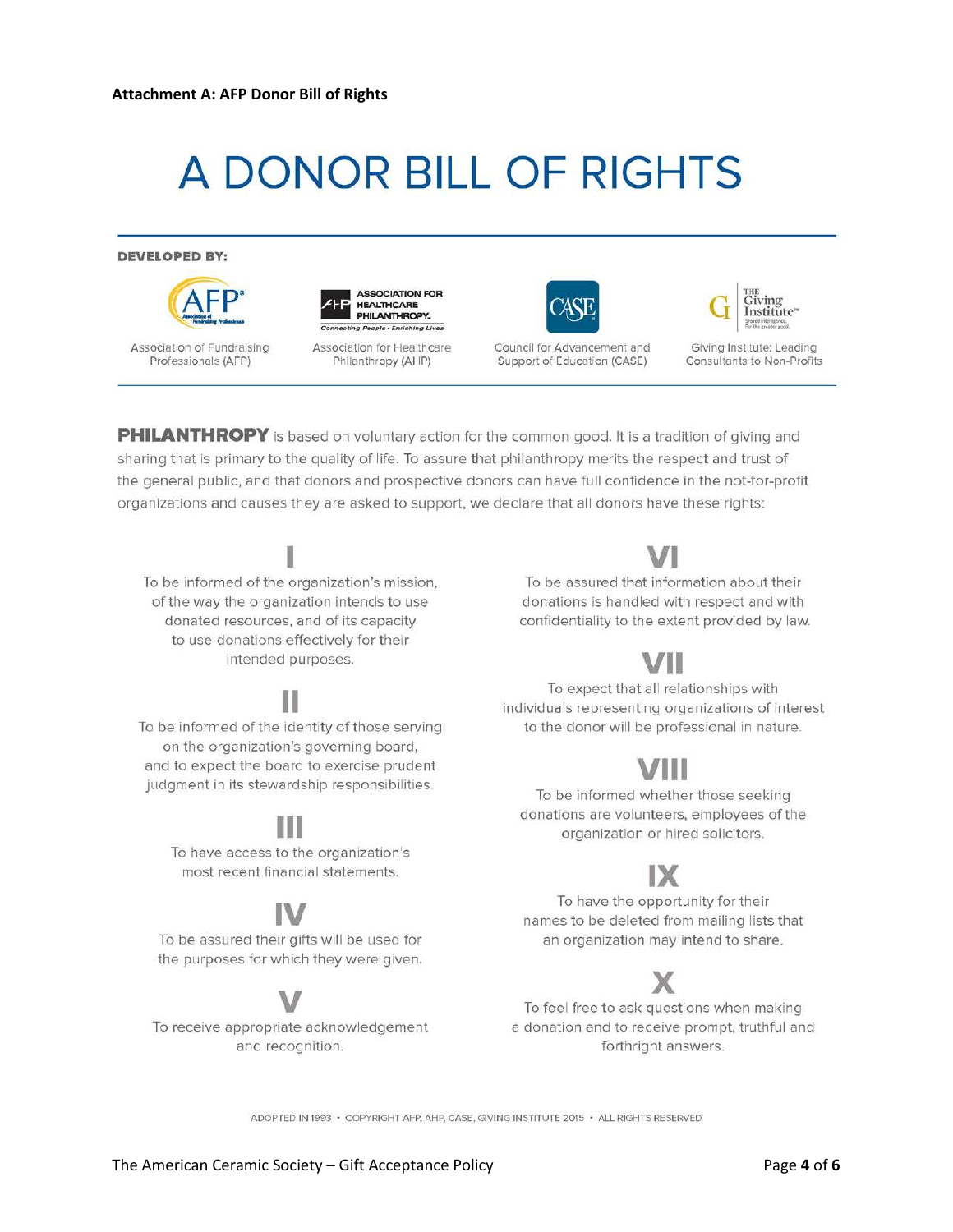### **Attachment B: Model Standards of Practice for the Charitable Gift Planner**

### **PREAMBLE**

The purpose of this statement is to encourage responsible gift planning by urging the adoption of the following Standards of Practice by all individuals who work in the charitable gift planning process, gift planning officers, fund raising consultants, attorneys, accountants, financial planners, life insurance agents and other financial services professionals (collectively referred to hereafter as "Gift Planners"), and by the institutions that these persons represent. This statement recognizes that the solicitation, planning and administration of a charitable gift is a complex process involving philanthropic, personal, financial, and tax considerations, and as such often involves professionals from various disciplines whose goals should include working together to structure a gift that achieves a fair and proper balance between the interests of the donor and the purposes of the charitable institution.

### **I. PRIMACY OF PHILANTHROPIC MOTIVATION**

The principal basis for making a charitable gift should be a desire on the part of the donor to support the work of charitable institutions.

### **II. EXPLANATION OF TAX IMPLICATIONS**

Congress has provided tax incentives for charitable giving, and the emphasis in this statement on philanthropic motivation in no way minimizes the necessity and appropriateness of a full and accurate explanation by the Gift Planner of those incentives and their implications.

### **III. FULL DISCLOSURE**

It is essential to the gift planning process that the role and relationships of all parties involved, including how and by whom each is compensated, be fully disclosed to the donor. A Gift Planner shall not act or purport to act as a representative of any charity without the express knowledge and approval of the charity, and shall not, while employed by the charity, act or purport to act as a representative of the donor, without the express consent of both the charity and the donor.

### **IV. COMPENSATION**

Compensation paid to Gift Planners shall be reasonable and proportionate to the services provided. Payment of finders fees, commissions or other fees by a donee organization to an independent Gift Planner as a condition for the delivery of a gift are never appropriate. Such payments lead to abusive practices and may violate certain state and federal regulations. Likewise, commission-based compensation for Gift Planners who are employed by a charitable institution is never appropriate.

### **V. COMPETENCE AND PROFESSIONALISM**

The Gift Planner should strive to achieve and maintain a high degree of competence in his or her chosen area, and shall advise donors only in areas in which he or she is professionally qualified. It is a hallmark of professionalism for Gift Planners that they realize when they have reached the limits of their knowledge and expertise, and as a result, should include other professionals in the process. Such relationships should be characterized by courtesy, tact and mutual respect.

### **VI. CONSULTATION WITH INDEPENDENT ADVISORS**

A Gift Planner acting on behalf of a charity shall in all cases strongly encourage the donor to discuss the proposed gift with competent independent legal and tax advisors of the donor's choice.